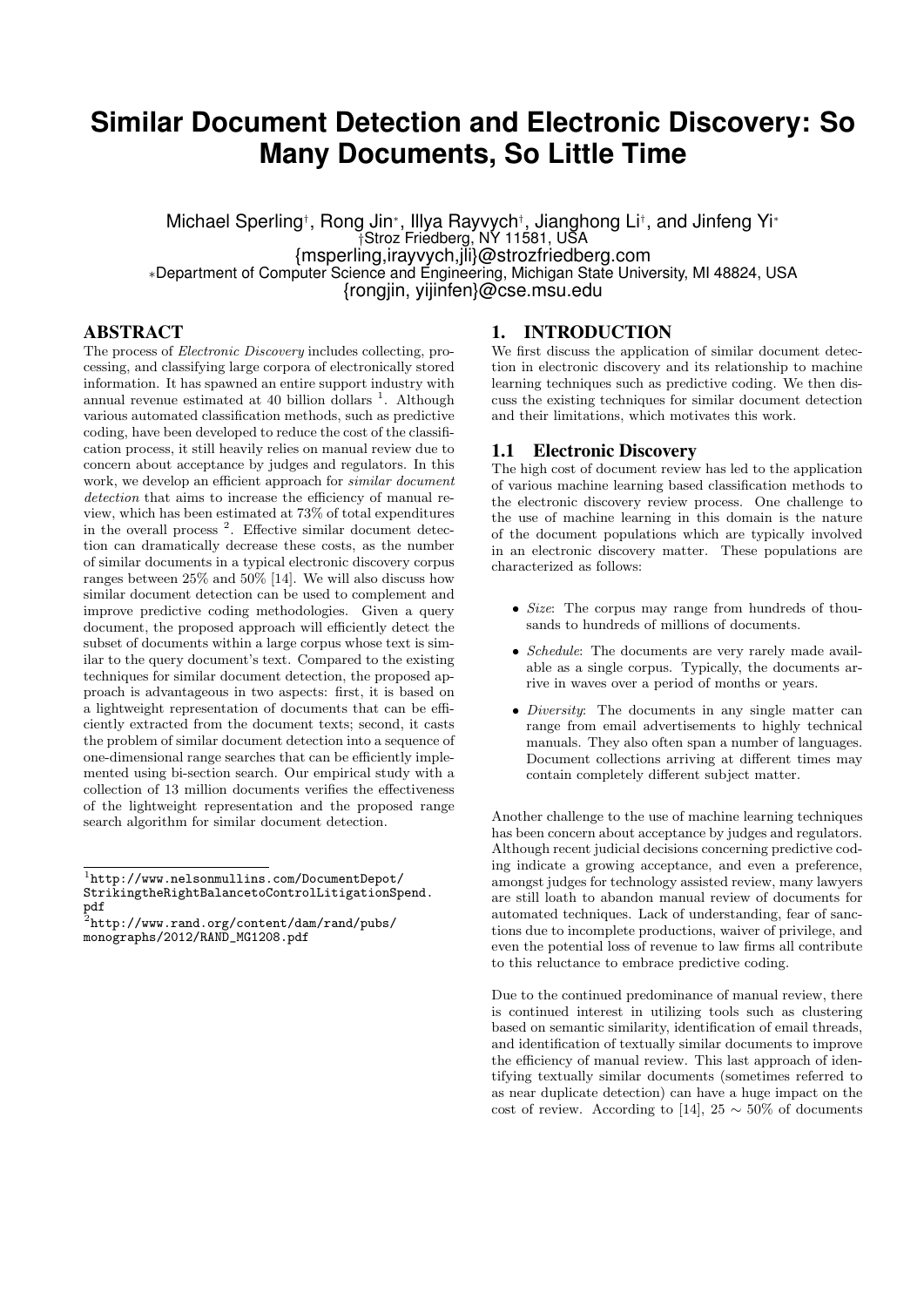reviewed in the process of electronic discovery are near duplicates.

It is also important to note that near duplicate detection can play a major role in the document review process even when predictive coding is employed. Predictive coding detects semantic similarity, while the goal of near duplicate detection is to find documents that are syntactically similar. Two examples of how duplicate detection can be employed in a predictive coding setting are:

- *• Quality control of the training set*: Near duplicate detection can be employed to check the consistency of the training set and ensure that documents designated as responsive and not responsive are not near duplicates of each other. This is especially important when multiple reviewers are used to create the training set. When Stroz Friedberg applied this check to a training set created by a law firm in a recent predictive coding case, a significant number of the documents in the training set were found to violate this constraint.
- *• Detection of significant small edits*: There are situations when small differences between documents can be highly significant. For instance, differences between drafts of a contract can be informative even if only a small number of words were changed and successive versions of an earnings report in which earnings are altered could indicate an attempt to manipulate financial results. Predictive coding will generally not differentiate between these highly similar versions of a document. The ability to retrieve all versions of the current document and highlight their differences using near duplicate detection can greatly simplify the process of finding these important variations.

This paper describes an approach to textually similar document detection (henceforth, similar document detection) which is both effective and novel in the industry, and which has been deployed in the Stroz Friedberg review application, resulting in significant improvement in reviewer productivity, improved consistency in predictive coding training sets, and detection of highly significant differences between similar documents.

### 1.2 Similar Document Detection

The objective of similar document detection is to efficiently find a subset of documents within a large collection that are textually similar to a given query document. Besides electronic discovery, it has found many applications in information retrieval [12], including web crawlers [6], data extraction [22], plagiarism [4], and spam detection [23, 10]. Many algorithms have been developed for similar document detection ( [26] and references therein). They are usually divided into two stages. The first stage is to represent the content of documents by a vector. Given the vector representation of documents, the second stage is to map the vector representation to a low dimensional space to perform efficient search.

One shortcoming shared by most algorithms for similar document detection is that they require a "heavy" representation of documents, leading to high cost in both computation and storage space. The most popular representation for similar document detection is *n*-grams (i.e., *n* consecutive words, which is also referred to as shringles) [30, 1, 7, 6]. In this representation, the content of a document is represented by a binary vector. The size of the binary vector is the number of unique *n*-grams, with each entry of the vector indicating if a given *n*-gram appears in the document. Besides the *n* consecutive words, both *n* consecutive characters and sentences have also been used for similar document detection [29, 34]. In order to differentiate dissimilar documents, *n* has to be sufficiently large, making it computationally expensive to extract the *n*-gram features. The next popular representation for similar document detection is based on the classical vector space model [12, 10, 19, 23]. In this representation, each document is represented by a vector of word histograms weighted by a tf.idf scheme [12]. In [18, 11], the authors extended the vector space model from words to phrases in order to improve the detection accuracy. Both *n*gram and vector space models represent documents by long vectors, requiring a high level of computation and storage space. Although hashing methods [7, 9] are applied to reduce the size of document representation and thus improve detection efficiency, extracting both vector representations for a large collection of documents is still computationally expensive.

In this work, we address this challenge by considering a lightweight representation of documents, in which the content of each document is based simply on the counts of characters and numbers. More specifically, we propose to represent each document by a vector of 62 dimensions, including 52 dimensions for both lower and upper case Latin characters and 10 dimensions for digits. To detect the documents similar to a given query document  $d_q$ , we apply a range search algorithm to efficiently identify the subset of documents whose vector representations are within a given range of the vector representation of  $d_q$ . Compared to the existing approaches for similar document detection, the key advantage of the proposed approach is its light vector representation, making it attractive both computationally and storage-wise. Despite the simplicity, we verify empirically that this light vector representation is sufficient for similar document detection when the difference between the query document and the matched ones is small. In addition, this approach allows the user to specify the degree of allowed dissimilarity in similar document detection by varying the threshold of range search. This feature is particularly important for electronic discovery as the criterion for documents to be similar varies from one situation to another.

Although the proposed vector representation is already in a significantly lower dimension than the existing approaches, efficiently performing a range search in a 62 dimensional space is still a challenging problem. Although many algorithms have been developed for search, none of them is designed for high dimensional range search. For instance, tree based approaches (e.g., KDtree [5]) are effective for range search in low dimensional space, but fail when dimensionality is high (over 20) [36]; many hashing based methods (e.g., Locality Sensitive Hashing [13]) are mostly designed for finding nearest neighbors, not for range search. The main technical contribution of this work is to develop and evaluate an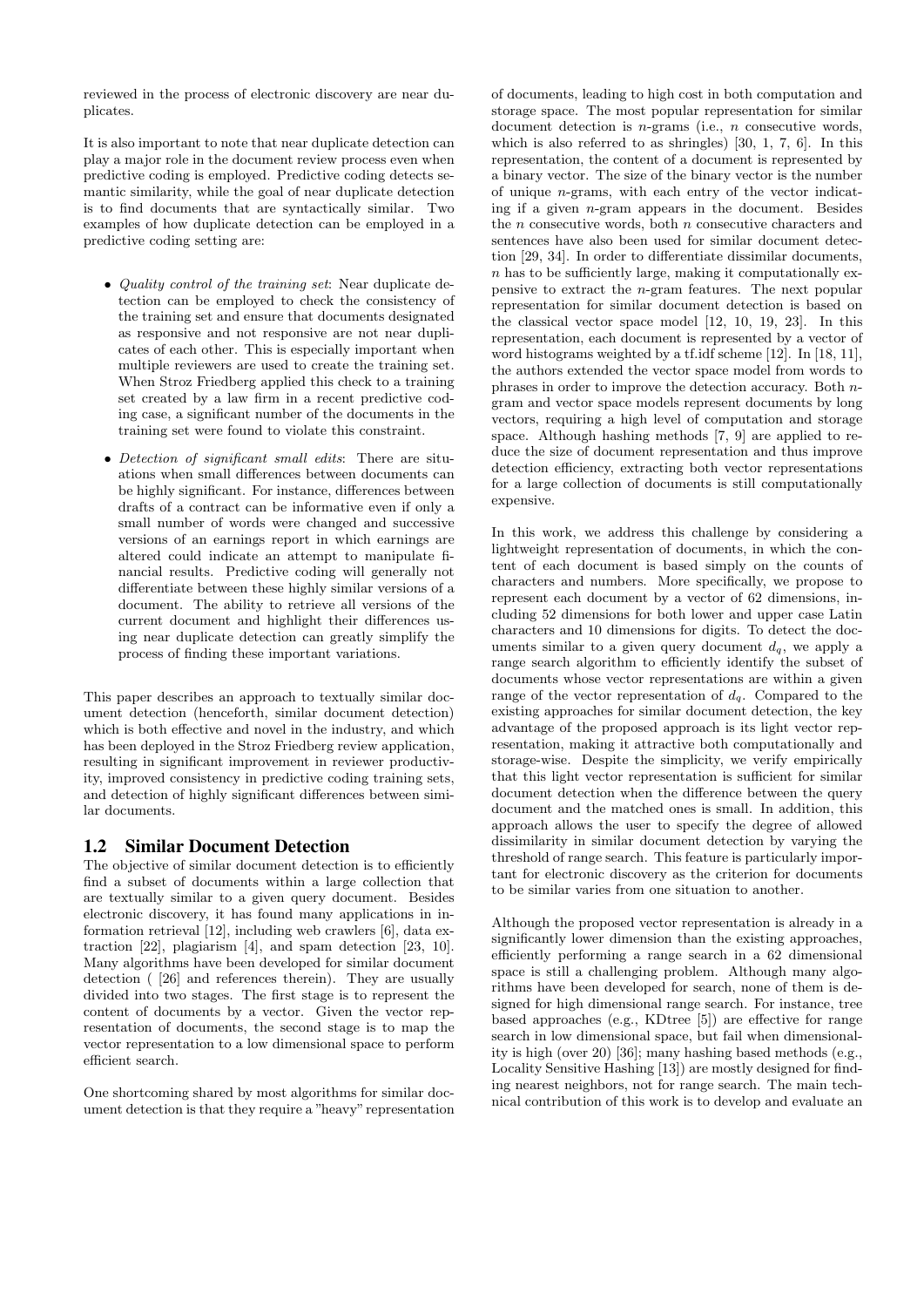efficient algorithm for high dimensional range search. We prove the theoretical guarantee for the proposed algorithm and evaluate its empirical performance on a dataset of 13 million documents.

The rest of the paper is arranged as follows. Section 2 discusses the related work on similar document detection in electronic discovery and high dimensional search. Section 3 describes the proposed approach and its theoretical guarantee. Section 4 presents our empirical study for the proposed algorithm and compares it to the state-of-the-art approaches. Section 5 concludes with suggestions for further work.

## 2. RELATED WORK

We review the related work of similar document detection in electronic discovery, high dimensional search, and random projection.

**Similar document detection in electronic discovery** As the similar document population must be presented to reviewers in real time, retrieval of this population must be performed quickly. In order to satisfy this speed requirement, the most common technique for similar document detection in electronic discovery uses pre-built clusters to group similar documents around a centroid. This approach has a number of drawbacks:

- The threshold for "similarity" cannot be changed dynamically when similarity clusters are pre-built using a similarity threshold. Depending on their requirements, users may want to dynamically relax or tighten the criteria for document similarity.
- *•* Due to the large number and variety of documents in a typical document population, it is usually impossible to construct well-separated clusters. Thus it is possible that documents in adjacent clusters are more similar to each other than to their respective centroids.
- *•* The challenge to creating well-separated clusters is exacerbated by the fact that the entire document corpus does not arrive at once, but usually arrives in multiple waves. There are two ways to approach this complication. One way is to cluster each wave of documents separately. This approach has the drawback that similar documents are not identified across waves. The other approach is to merge newly arrived documents into an existing cluster structure by scanning existing centroids for an eligible cluster. This approach leads to degradation of cluster quality and more situations of documents in adjacent clusters being more similar to each other than to their respective centroids.

In contrast, the proposed method quickly identifies similar documents dynamically without pre-built clusters, even when the corpus contains millions of documents. Reviewers can vary the similarity threshold at will, thus retrieving tighter or looser similar document populations.

**High dimensional search** Given a query **q** and a distance threshold  $r$ , range search aims to efficiently identify the subset of data points from a database that are within a distance *r* from **q**. When data points are represented by low dimensional vectors, a number of efficient solutions, based on pre-built index structures, have been proposed (e.g., KDtree [5] or R-tree [3]). However, when the dimensionality is high, none of these approaches is more efficient than a simple brute-force search [36]. Several randomized approaches (e.g., Locality Sensitive Hashing (LSH) [9, 13, 2] and its variants [31, 28, 25, 32]) have been developed for high dimensional range search. The main limitation of these approaches is that they are mostly designed for a fixed range. In contrast, this work addresses the general problem of range search where the threshold *r* is a variable that will be determined by users. Although randomized KD-tree [35] shows encouraging empirical performance for range search, its theoretical guarantee is unknown, making it an unsatisfactory approach. In addition, the size of KD tree grows linear in the number of data points, and a significant amount of memory is needed to hold KD tree in the main memory in order to perform efficient search, making it potentially inefficient for very large data sets.

Besides range search, another important search problem is nearest neighbor (NN) search. Many randomized algorithms have been developed for high dimensional NN search. Among them, the hashing methods have shown promising performance. The most notable hashing method for high dimensional NN search is based on Locality Sensitive Hashing [9, 13, 2]. Many variants of LSH have been developed to speed up the NN search, including entropy-based LSH [31], Multi-Probe LSH [28], and kernelized LSH [25, 32]. One drawback of LSH and its variants is that in order to achieve both high precision and recall, they often require many hashing tables and long codewords, leading to high computational cost in indexing and significant overhead in searching. The data dependent hashing algorithms address this limitation by significantly reducing code length and the number of hashing tables. Example algorithms for data dependent hashing include spectral hashing [37], self-taught hashing [39], semantic hashing [33], Laplacian co-hashing [38], anchor graph hashing [27] and random maximum margin hashing [21]. Since these approaches are developed for NN search, they are in general not suitable for range search.

**Random projection** The proposed work is also related to the random projection based approaches [20]. The key idea of these approaches is to convert a high dimensional range search problem into a low dimensional one. It first randomly projects data points into a low dimensional space and then performs range search over the projected space using the conventional approaches (e.g., KD-tree). The theoretical foundation of these works is based on the Johnson Lindenstrauss Theorem [20], which claims that the pairwise distance is well preserved through random projection. Random projection has been applied to several applications, including anomaly detection [16], classification [17] and clustering [15]. The main drawback of these approaches is that a large number of random projections is needed to preserve the pairwise distance with high accuracy, and as a consequence, the resulting search problem is no longer low dimensional.

## 3. EFFICIENT ALGORITHMS FOR HIGH DIMENSIONAL RANGE SEARCH

We first describe the problem of range search, and then present our algorithm and its theoretical guarantee.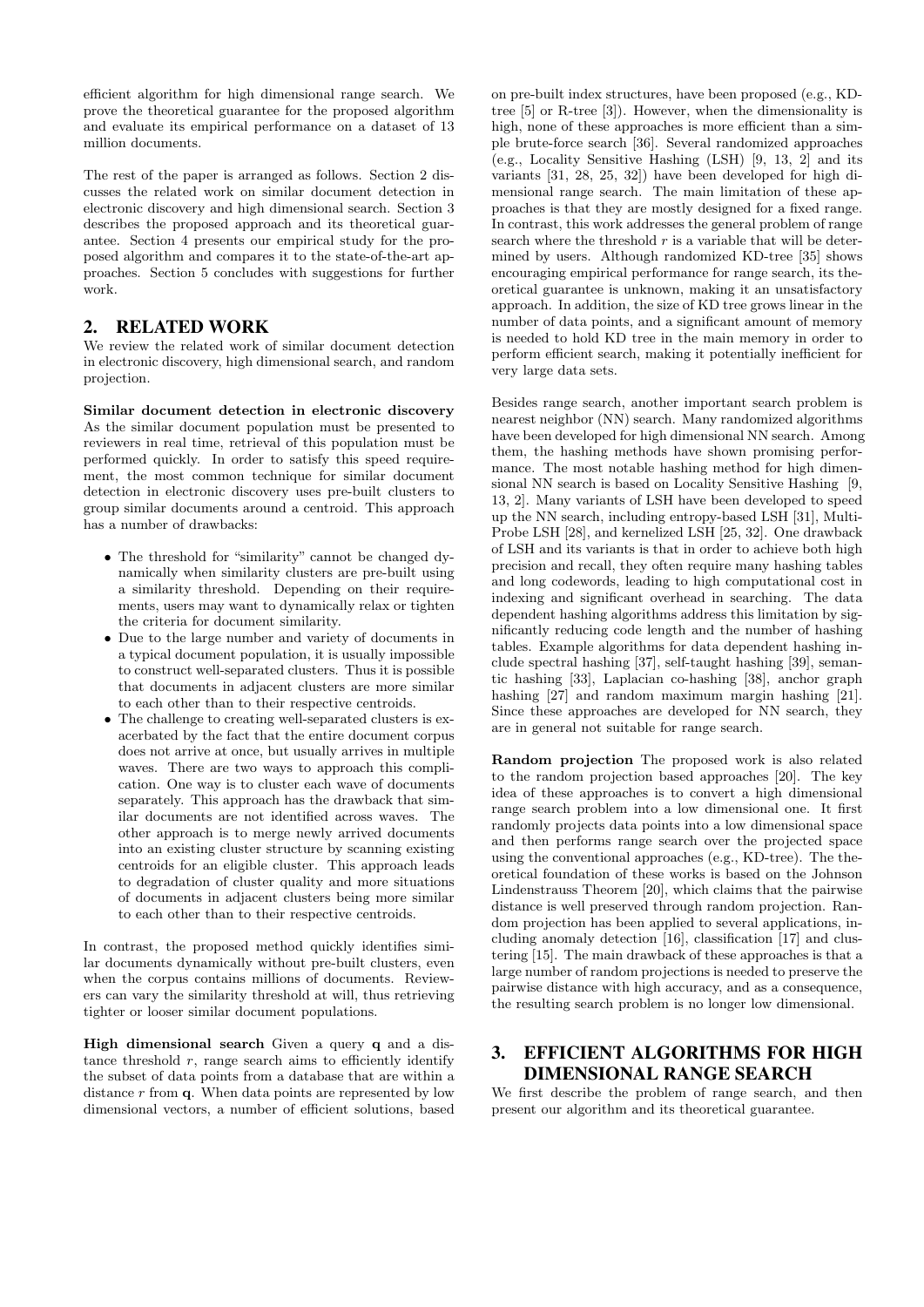**Algorithm 1** Efficient Range Search using Gaussian Random Variables

1: **Input**:

- $\mathcal{D} = {\mathbf{x}_1, \dots, \mathbf{x}_N}$ : the database
- *• r >* 0: specified range
- $\tau \geq 1$ : threshold factor
- *• m*: the number of one dimension range searches
- *•* **q**: the query point
- 2: //*Offline processing*
- 3: Random sample  $U = (\mathbf{u}_1, \dots, \mathbf{u}_m)$ , where  $\mathbf{u}_k \sim$  $\mathcal{N}(0, I/d), k \in [m].$
- 4: **for**  $i = 1, ..., N$  **do**
- 5: Compute  $\mathbf{z}_i = \mathbf{x}_i^{\top} U$
- 6: **end for**
- 7: //*Online processing*
- 8: Compute the projection  $\mathbf{z}^q = (z_1^q, \ldots, z_m^q)^\top = \mathbf{q}^\top U$  for query **q**
- 9: **for**  $k = 1, 2, ..., m$  **do**
- 10: **if**  $k = 1$  **then**
- 11: Compute the set  $\mathcal{D}_1(r, \mathbf{q})$  as  $\mathcal{D}_1(r, \mathbf{q})$  =  $\left\{ i \in [N]: |z_{i,k} - z_k^q| \leq \tau \frac{r}{\sqrt{d}} \right\}$  $\lambda$ 12: **else**
- 13: Update the set  $\mathcal{D}_k(r, \mathbf{q})$  as  $\mathcal{D}_k(r, \mathbf{q})$  $\left\{ i \in \mathcal{D}_{k-1}(r, \mathbf{q}) : |z_{i,k} - z_k^q| \leq \tau \frac{r}{\sqrt{d}} \right\}$  $\lambda$ 14: **end if**
- 15: **end for**
- 16: **Output** the set  $\mathcal{D}_m(r, \mathbf{q})$ .

Let  $\mathcal{D} = {\mathbf{x}_1, \dots, \mathbf{x}_N}$  be a collection of vectors (i.e., the database), where  $\mathbf{x}_i \in \mathbb{R}^d$  and  $d \gg 1$  is the dimension of the space. Let  $\mathbf{q} \in \mathbb{R}^d$  be a query point. The goal of range search is to find a subset of data points in *D* that are within distance  $r$  from  $q$ , where  $r$  is the range specified by the user. Define  $\mathcal{D}(r, \mathbf{q})$  as the subset of data points in  $\mathcal D$  that are within distance *r* from the query **q**, i.e.,

$$
\mathcal{D}(r, \mathbf{q}) = \{ \mathbf{x} \in \mathcal{D} : |\mathbf{x} - \mathbf{q}|_2 \le r \}
$$

Let  $m(r, \mathbf{q}) = |\mathcal{D}(r, \mathbf{q})|$  be the number of data points within the given range, and  $A(r, \mathbf{q}) = \max_{\mathbf{x} \in \mathcal{D}(r, \mathbf{q})} |\mathbf{x} - \mathbf{q}|_{\infty}$  be the maximum difference in any attributes between the query point and the data points within the given range. Evidently, we have  $m(r, \mathbf{q}) \leq N$  and  $A(r, \mathbf{q}) \leq r$ . In general, we assume *r* is sufficiently small such that  $m(r, q)$  has a weak dependence on *N*. For the simplicity of our analysis, we assume both the data points in  $D$  and the query **q** have bounded length,  $|\mathbf{x}|_2 \leq 1, \forall \mathbf{x} \in \mathcal{D}$  and  $|\mathbf{q}| \leq 1$ .

To speed up the search, we propose to convert high dimensional range search into a sequence of one-dimensional range searches. More specifically, we randomly sample multiple vectors from a Gaussian distribution, denoted by **u**1*, . . . ,* **u***m*. For each randomly sampled vector  $\mathbf{u}_i$ , we project both the query **q** and the data points in  $\mathcal{D}$  along the direction of  $\mathbf{u}_i$ , and find the subset of data points in  $D$  whose projections are within a certain threshold  $\rho$  (not *r*, but dependent on *r*) of the query **q**, denoted by  $\mathcal{D}_i$ . To implement efficient one dimensional range search, we rank the projection of data points in  $D$  along the direction of  $\mathbf{u}_i$  in a descending order and perform a bi-section search to find the subset of data points whose projections are within a given range. The intersection of the data points returned by all of the one

dimensional range searches is used to form the final result, i.e.,  $\mathcal{D}(r, \mathbf{q}) = \bigcap_{i=1}^{m} \mathcal{D}_i$ . Algorithm 1 gives the detailed steps for the proposed algorithm. We note that although the proposed algorithm is also based on random projection, it is different from the existing approaches in that it does not try to approximate the pairwise distance by random projection. Instead, it tries to approximate the binary decision, i.e. whether a data point is within a certain range of a query, by a sequence of binary decisions based on one dimensional projections of both the data point and the query.

As the first step of our analysis, we show that a single one dimension range search with appropriately chosen threshold  $\rho$  is able to ensure a high recall, namely that with a high probability, a data point within the specified range will be returned by the one dimension range search. The theorem below gives the performance guarantee for one-dimensional range search.

Theorem 1. *Let* **u** *be a vector randomly sampled from*  $\mathcal{N}(0, I/d)$ *. With a probability*  $1 - \delta - \frac{c \ln d}{d^3}$ *, we have* 

$$
\sup_{\mathbf{x}\in\mathcal{D}(r,\mathbf{q})} |(\mathbf{x}-\mathbf{q})^\top \mathbf{u}|
$$
  
\$\leq \frac{r}{\sqrt{d}}\left(C\_1 \ln \frac{2m(r,\mathbf{q})}{\delta} + C\_2 \sqrt{\ln \frac{2m(r,\mathbf{q})}{\delta}}\right)\$

*where*

$$
C_1 = 6K_2, \quad C_2 = \sqrt{6K_2 + \frac{c\ln d}{d^2}}\tag{1}
$$

The proof can be found in Appendix A.

*Remark.* As indicated by Theorem 7, when the dimensionality *d* is very high, with a high probability,  $|(\mathbf{x} - \mathbf{q})| \cdot \mathbf{u}|$ is upper bounded by  $O(|\mathbf{x} - \mathbf{q}|/\sqrt{d})$ , implying that most of the data points within the given range of a query will be returned by one-dimensional range search (i.e. high recall) provided a sufficiently large threshold. The problem with Theorem 1 is that it does not provide a lower bound *|*(**x** *−* **q**) *<sup>⊤</sup>***u***|*. Without a lower bound, the one dimensional range search may result in a high recall but a very poor precision as many of the returned data points can be far away from the query **q**. We address this problem by performing multiple one dimensional range searches, and only the data points found by all one dimensional range searches will be returned.

First, we extend the result from Theorem 1 to multiple onedimension range searches by using the union bound.

COROLLARY 2. Let  $\mathbf{u}_1, \ldots, \mathbf{u}_m$  be *m* vectors randomly sam*pled from*  $\mathcal{N}(0, I/d)$ *. With a probability*  $1 - m\delta - \frac{c \ln d}{d^3}$ *, we have*

$$
\sup_{\mathbf{x}\in\mathcal{D}(r,\mathbf{q})}\max_{1\leq k\leq m}|(\mathbf{x}-\mathbf{q})^\top\mathbf{u}_k|\leq
$$

$$
\frac{r}{\sqrt{d}}\left(C_1\ln\frac{2m(r,\mathbf{q})}{\delta}+C_2\sqrt{\ln\frac{2m(r,\mathbf{q})}{\delta}}\right)
$$

*where*  $C_1$  *and*  $C_2$  *are defined* (1).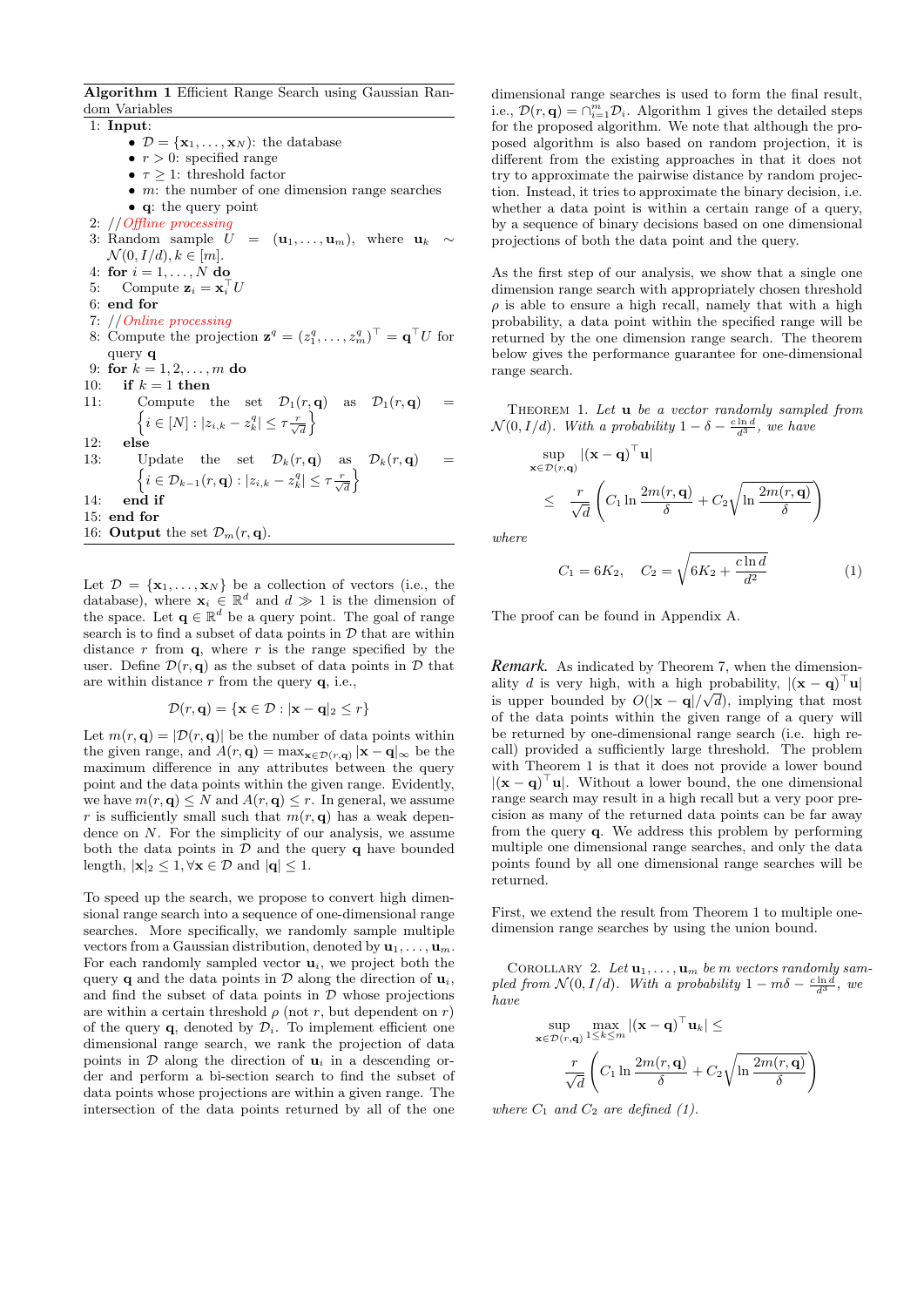As indicated by the above corollary, if we set  $\tau = \tau_0$  in Algorithm 1, where  $\tau_0$  is given by

$$
\tau_0 = C_1 \ln \frac{2m(r, \mathbf{q})}{\delta} + C_2 \sqrt{\ln \frac{2m(r, \mathbf{q})}{\delta}} \tag{2}
$$

then, with a high probability, *all* documents within distance *r* from the query document will be returned by Algorithm 1, i.e., we have a high recall for the returned documents.

Theorem 3. *Assume m is sufficiently large, i.e.,*

$$
m \geq 64 K_1 \left( C_1 \ln \frac{2}{\delta} + C_2 \sqrt{\ln \frac{2}{\delta}} \right)
$$

where  $C_1$  and  $C_2$  are defined in (1). Then, with a probability  $1 - (m+1)\delta - \frac{mc \ln d}{d^3}$ , we have

$$
\max_{1 \le k \le m} |(\mathbf{x} - \mathbf{q})^\top \mathbf{u}_k| \ge \frac{|\mathbf{x} - \mathbf{q}|}{2\sqrt{d}}
$$

The proof can be found in Appendix B.

*Remark.* As indicated by Theorem 3, if we set  $\tau = 1/\sqrt{2}$ in Algorithm 2, then, given a sufficiently large number of random projections, there is a high probability that none of the documents returned by Algorithm 1 will have a distance larger than or equal to *r*, implying that we will have a high precision for the returned documents. By combining the results from Corollary 2 and Theorem 3, we have, with a high probability,

$$
\frac{|\mathbf{x} - \mathbf{q}|}{2\sqrt{d}} \le \max_{1 \le k \le m} |(\mathbf{x} - \mathbf{q})^\top \mathbf{u}_k| \le \frac{\tau_0 |\mathbf{x} - \mathbf{q}|}{\sqrt{d}}
$$

provided *m* is sufficiently large.. Hence, by varying *τ* in Al-*√* gorithm 2 between  $1/\sqrt{2}$  and  $\tau_0$ , we will be able to make an appropriate tradeoff between high precision and high recall.

In cases when the dimensionality is high, sampling  $\mathbf{u}_1, \ldots, \mathbf{u}_m$ from a Gaussian distribution can be computationally expensive. We address this challenge by replacing Gaussian random variables in Algorithm 1 with Rademacher random variables <sup>3</sup>. More specifically, to construct each random vector **u**<sub>*i*</sub>, we first sample *d* Randemacher variables  $\sigma_i^1, \ldots, \sigma_i^d$ , with  $Pr(\sigma_i^k = -1) = Pr(\sigma_i^k = +1) = 1/2$ , and form  $\mathbf{u}_i$  as  $\mathbf{u}_i = (\sigma_i^1, \dots, \sigma_i^d)$ . The details are given in Algorithm 2. Below we will show that the Rademacher variable based approach yields similar performance as the one based on the Gaussian variables. Similar to the analysis for Algorithm 1, we first analyze the performance of one dimensional range search based on the Rademacher random variable.

THEOREM 4. Let  $\mathbf{u} = \frac{1}{\sqrt{d}}(u_1, \ldots, u_d)$  be a random vector *with*  $u_i$  *drawn from a Bernoulli distribution*  $Pr(u_i = 1)$  $Pr(u_i = -1) = 1/2$ . Then, with a probability  $1 - \delta$ , for a **Algorithm 2** Efficient Range Search using Rademacher Random Variables

1: **Input**:

- $\mathcal{D} = {\mathbf{x}_1, \dots, \mathbf{x}_N}$ : the database
- *• r >* 0: specified range
- $\tau \geq 1$ : threshold factor
- *• m*: the number of one dimension range searches
- *•* **q**: the query point
- 2: //*Offline processing*
- 3: Random sample  $U = \frac{1}{\sqrt{d}}(\mathbf{u}_1, \dots, \mathbf{u}_m)$ , where  $U_{i,j}$  is a Rademacher variable with  $Pr(U_{i,j} = -1) = Pr(U =$  $+1) = 1/2.$
- 4: **for** *i* = 1*, . . . , N* **do**
- 5: Compute  $\mathbf{z}_i = \mathbf{x}_i^{\top} U$
- 6: **end for**
- 7: //*Online processing*
- 8: Compute the projection  $\mathbf{z}^q = (z_1^q, \ldots, z_m^q)^\top = \mathbf{q}^\top U$  for query **q**
- 9: **for**  $k = 1, 2, ..., m$  **do**
- 10: **if**  $k = 1$  **then**
- 11: Compute the set  $\mathcal{D}_1(r, \mathbf{q})$  as  $\mathcal{D}_1(r, \mathbf{q})$  =  $\left\{ i \in [N]: |z_{i,k} - z_k^q| \leq \tau \frac{r}{\sqrt{d}} \right\}$  $\lambda$
- 12: **else**
- 13: Update the set  $\mathcal{D}_k(r, \mathbf{q})$  as  $\mathcal{D}_k(r, \mathbf{q})$  =  $\left\{ i \in \mathcal{D}_{k-1}(r, \mathbf{q}) : |z_{i,k} - z_k^q| \leq \tau \frac{r}{\sqrt{d}}\right\}$  $\mathfrak{d}$ 14: **end if**
- 
- 15: **end for**
- 16: **Output** the set  $\mathcal{D}(r, \mathbf{q})$ .

*fixed data point* **x***, we have*

$$
\sup_{\mathbf{x}\in\mathcal{D}(r,\mathbf{q})} |(\mathbf{x}-\mathbf{q})^\top \mathbf{u}| \le
$$

$$
\frac{r}{\sqrt{d}} \left(2\ln\frac{2m(r,\mathbf{q})}{\delta} + \sqrt{2\ln\frac{2m(r,\mathbf{q})}{\delta}}\right)
$$

The proof can be found in Appendix C. Compared to Theorem 1, we found that Theorem 4 is slightly stronger with a larger probability guarantee.

We then show the performance guarantee for multiple onedimensional searches based on Rademacher random variables.

THEOREM 5. Let  $U = \frac{1}{\sqrt{d}}(\mathbf{u}_1, \dots, \mathbf{u}_m)$  be random vari*ables with*  $U_{i,j}$  *having equal probability to be* +1 *and* -1*. With a probability at least*  $1 - 2m/[d^3]$ *, we have* 

$$
\sup_{\epsilon \in \mathcal{D}(r,\mathbf{q})} \max_{1 \leq k \leq m} |(\mathbf{x} - \mathbf{q})^\top \mathbf{u}_k| \leq
$$

$$
\frac{r}{\sqrt{d}} \left( 2 \ln \frac{2m(r,\mathbf{q})}{\delta} + \sqrt{2 \ln \frac{2m(r,\mathbf{q})}{\delta}} \right)
$$

*When m is sufficiently large, i.e.,*

**x***∈D*(*r,***q**)

$$
m \ge 64K_1 \left(2 \ln \frac{2}{\delta} + \sqrt{2 \ln \frac{2}{\delta}}\right)
$$

<sup>3</sup>A Rademacher random variable has equal probability to be *−*1 and +1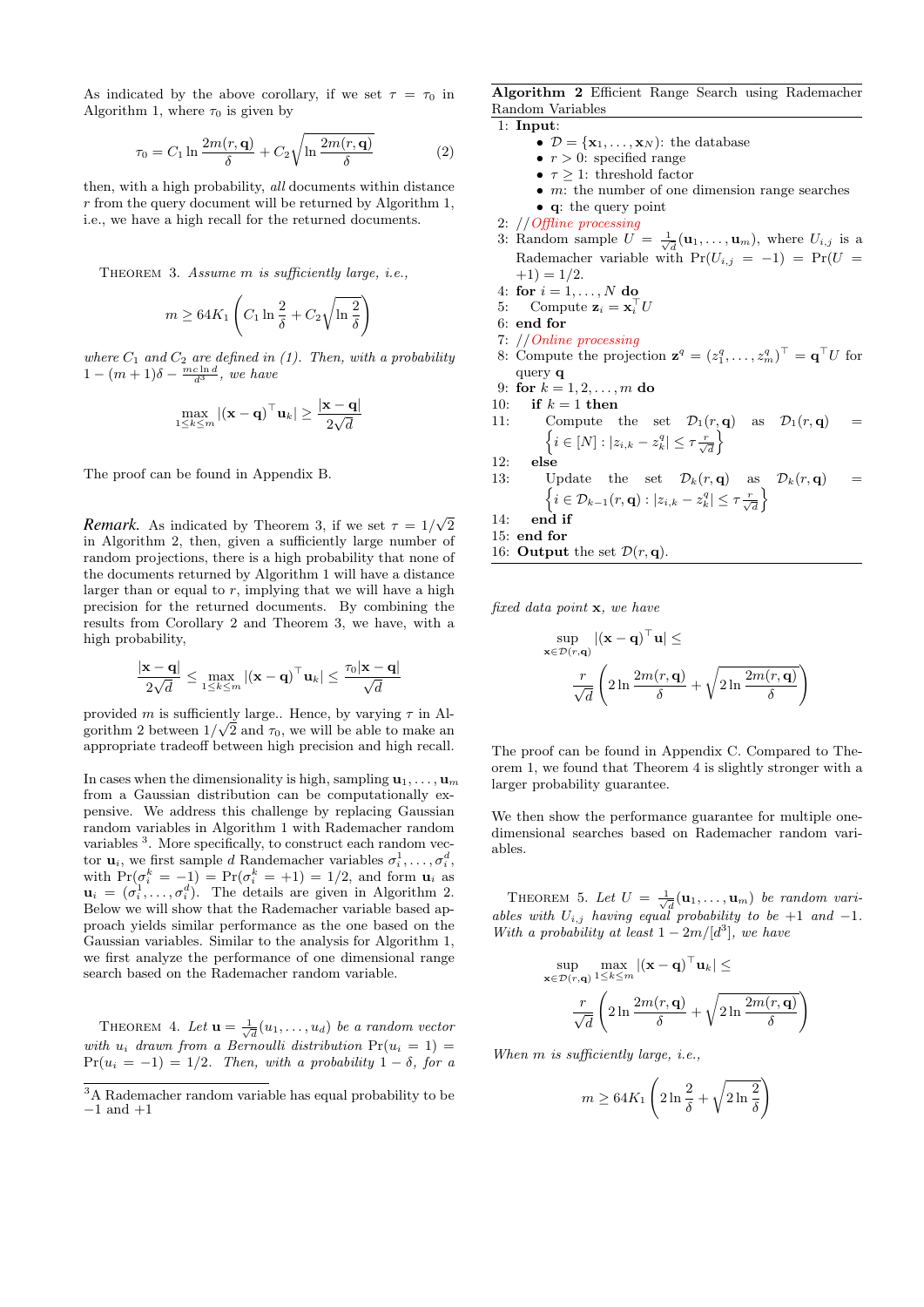*Then, with a probability*  $1 - (m + 1)\delta$ *, we have* 

$$
\max_{1 \leq k \leq m} |(\mathbf{x} - \mathbf{q})^\top \mathbf{u}_k| \geq \frac{|\mathbf{x} - \mathbf{q}|}{2\sqrt{d}}
$$

The proof of Theorem 5 is similar to that of Theorem 3. We skip the proof due to space constraints. Compared to Theorem 3, the theoretical guarantee provided by Theorem 5 is almost identical except for the constant  $C_1$  and  $C_2$ .

#### 4. EXPERIMENT

In this experiment, we first demonstrate the effectiveness of the proposed light vector representation for similar document detection. We then evaluate both the efficiency and effectiveness of the proposed algorithm for similar document detection. The successful outcome of this experiment validates the use of this approach in the Stroz Friedberg review application.

#### 4.1 Dataset

The collection used in our study consists of 13*,* 228*,* 105 documents drawn from an actual, and consequently not publically available, e-discovery project. The size of documents in this collection varies from 1 character to 51*,* 034*,* 295 characters, and the average document length is 12*,* 521 characters. The documents included in this collection are very diverse, including an English dictionary, customer lists, recipes, parent teacher association meeting minutes, project management reports, contracts, and descriptions of clinical drug trials. We utilized this collection rather than a publically available collection as we do not believe there exists a publically available collection of the size and diversity necessary to realistically test performance of our proposed algorithm. To evaluate the performance of the proposed approach, we select the query documents by randomly sampling 0*.*01% of documents in the collection that have more than 20 characters, which leads to 1*,* 283 query documents.

#### 4.2 Experiment 1: validating the lightweight vector representation

To evaluate the effectiveness of the proposed vector representation for similar document detection, for each query document **q**, we first find the matched documents  $\{x_i\}$  that satisfy the condition

$$
|\mathbf{x} - \mathbf{q}|_2 \le \gamma |\mathbf{q}|_2,\tag{3}
$$

where  $\{x_i\}$  and **q** are the lightweight vector representations of documents and the query, respectively, and  $\gamma$  is set to 0*.*025 which is a reasonable coefficient based on our experience. Note that the distance threshold in (3) is set to  $\gamma | \mathbf{q} |_2$ , thus dependent on the length of the query document. This is more appropriate than a constant threshold because the allowed difference between two similar documents should depend on the size of the documents. Given the matched documents found by the criterion in (3), we then measure the similarity between the query document  $d_q$  and each matched document *d*, based on the edit distance  $dist(d_q, d)$  between their texts, i.e.,

$$
\text{sim}(d_q, d) = 1 - \frac{\text{dist}(d_q, d)}{\max(|d_q|, |d|)}
$$



**Figure 1: The distribution of similarity between query documents and the matched documents found by the proposed lightweight representation**

where  $|d_q|$  and  $|d|$  represents the number of characters in  $d_q$ and *d*, respectively. Our hypothesis is that if the lightweight vector representation is sufficient for similar document detection, we would expect to observe on average a high similarity between query documents and matched ones.

Figure 1(a) shows the distribution of similarity averaged over 1*,* 283 query documents. We observe that around 99% of matched documents found by the proposed vector representation have similarity *≥* 95%. To further validate the proposed vector representation for similar document detection, we relax coefficient  $\gamma$  in (3) to 0.05 and show the similarity distribution in Figure 1(b). We again observe that close to 90% of the matched documents found have more than 90% similarity. Based on these results, we conclude that the proposed lightweight vector representation is sufficient for similar document detection when the difference between similar documents is small.

#### 4.3 Experiment 2: evaluating the proposed algorithm for similar document detection

As Algorithms 1 and 2 share the same idea and have similar theoretical guarantees, we only evaluate the performance of Algorithm 2 due to its simplicity. Below, we first discuss the implementation of our algorithm, and then present the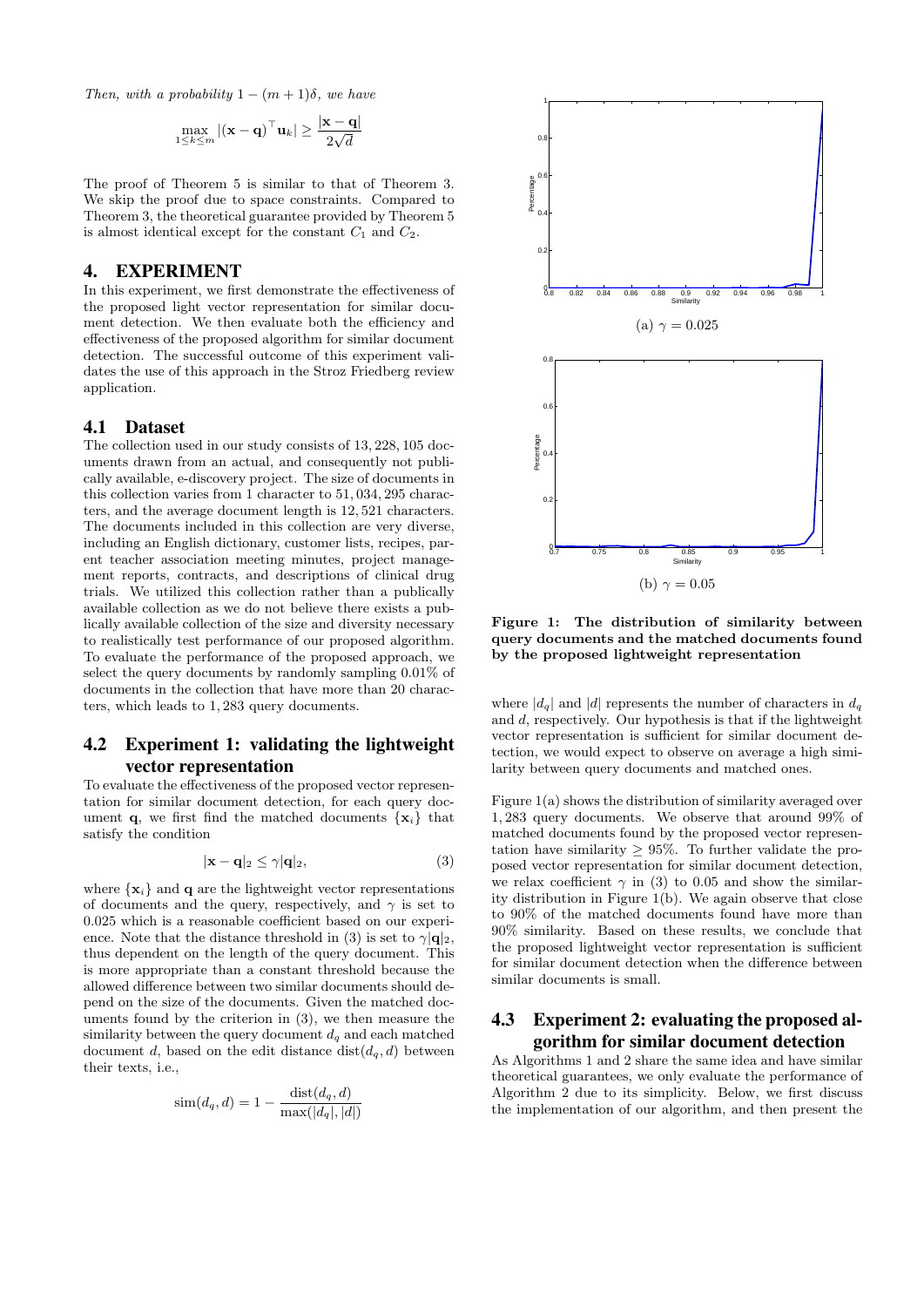experimental results.

**Implementation** Similar to Experiment 1, we set the threshold *r* in Algorithm 2 to be  $r = \gamma |\mathbf{q}|_2$ . For parameter  $\tau$  in Algorithm 2, we set it to be  $\tau = \tau_0$  as defined in (2), with  $m(r, \mathbf{q}) = 10$  (best guess based on experience <sup>4</sup>),  $\delta = 0.1$ , and  $C_1 = C_2 = 1$ . Since our data is stored in an Oracle database, we implement our algorithm using the PL/SQL language. We pre-compute the random projections for all the documents in the collection. Our timing experiments were run on an Oracle server (version 11g) with 4 cores (2 GHz per core) and a total of 24G memory. In order to eliminate the effects of other users and database caching during the timing experiments, the procedure running the timing experiments had exclusive use of the server and the database global cache was cleared after each document in the test set was processed.

**Results for searching accuracy** We first evaluate the performance of the proposed approach by precision and recall. Given a query document **q**, let  $\mathcal{D}(r, \mathbf{q})$  be the subset of the documents within the distance r from **q**, and  $\hat{\mathcal{D}}(r, \mathbf{q})$  be the subset of documents returned by Algorithm 2. The precision and recall is defined as

$$
\text{Prec} = \frac{|\mathcal{D}(r, \mathbf{q}) \cap \mathcal{D}(r, \mathbf{q})|}{|\mathcal{\widehat{D}}(r, \mathbf{q})|}, \quad \text{Recall} = \frac{|\mathcal{D}(r, \mathbf{q}) \cap \mathcal{\widehat{D}}(r, \mathbf{q})|}{|\mathcal{D}(r, \mathbf{q})|}
$$

Figure 2(a) shows the precision and recall curves as we increase the number of random projections. We observe that as we increase the number of random projections, the recall remains almost unchanged at 1, while the precision improves from less than 0*.*2% to almost 90%. To further validate the proposed approach, we relax *γ* to 0*.*05 and show the precision and recall curves in Figure 2(b). We observe a small decrease in recall and a significant improvement in precision as we increase the number of random projections. Both results verify that the proposed algorithm is effective for high dimensional range search provided that the difference between similar documents is specified to be small.

**Results for searching efficiency** In order to present reviewers with only truly similar documents, we add to Algorithm 2 a post procedure that removes any returned document if its distance to the query document is larger than the given threshold. As a result, the runtime includes two components: the time to perform the range search using Algorithm 2, and the time used to check if each returned document is within distance *γ|***q***|*<sup>2</sup> from the query document **q**. We note that by increasing the number of random projections, we can significantly improve the precision and thus reduce the time spent checking if the returned documents are within the given range of the query, but at the price of increasing the time for performing the range search. Based on our experience, we found that setting the number of random projections to 8 seems to be a good tradeoff between the two components of runtime. The results for using 8 random projections are given in Table 1. We observed that compared to the exhaustive search (the last column in Table 1), the time used to find the matched documents is reduced dramatically



**Figure 2: Precision (solid curve) and recall (dotted curve) for Algorithm 2 with varied numbers of random projections.**

by the proposed algorithm.

While Algorithm 2 provides excellent precision and recall, the average runtime to find similar documents is still too long for real time response to reviewers, due to the algorithm's implementation in our application. The document vector representations and random projections are stored in an Oracle database, and the sequential range searches on the random projections are accomplished via a SQL statement with a WHERE clause of the form  $\bigcap_{1 \leq i \leq m} |(\mathbf{x} - \mathbf{q})^\top \mathbf{u}_i| \leq \rho$ . Due to Oracle's indexing structure, the speed of this statement is heavily dependent on the number of documents that satisfy the first projection range. For our test set, the average number of documents that satisfied the first projection range was 263, 883 when  $\gamma = 0.025$  and 525, 264 when  $\gamma = 0.05$ , which caused a significant delay in obtaining the similar document set. We therefore introduced a heuristic to reduce the number of documents in the first projection range by first filtering on 2 additional one dimensional ranges. The first one-dimensional filter returns the documents satisfying the condition  $||\mathbf{x}||_2 - |\mathbf{q}|_2| \leq \gamma |\mathbf{q}|_2$  and the second filter returns the documents satisfying the condition  $||\mathbf{x}||_1 - |\mathbf{q}||_1|| \leq \gamma |\mathbf{q}|_2$ . Introducing these filters reduces the average number of documents satisfying the new first range search to 56,591 when  $\gamma = 0.025$  and to 113,739 when  $\gamma = 0.05$ . While these filters have poor precision on their

<sup>4</sup>Although the number may be very different from the true number of matched documents, it will have little impact on our algorithm since it appears in the form of  $\ln m(r, \mathbf{q})$ .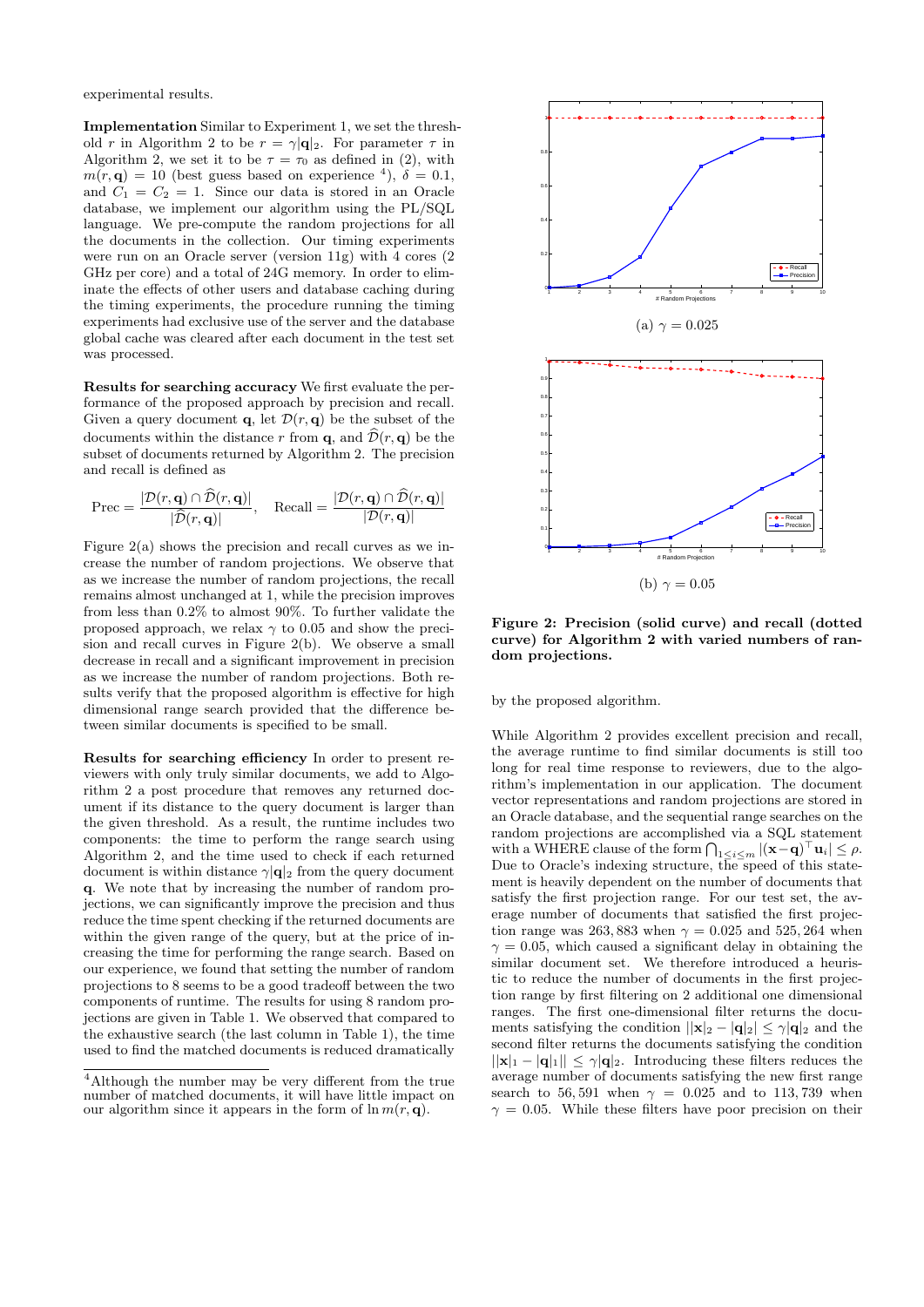|  | Table 1: Running time (seconds) for Algorithm 2    |  |  |  |  |
|--|----------------------------------------------------|--|--|--|--|
|  | (using 8 random projections) and exhaustive search |  |  |  |  |

| Time             | Alg. | Alg. $2+$   | Two filters | Exhaustive |  |
|------------------|------|-------------|-------------|------------|--|
| (second)         |      | two filters |             | search     |  |
| $\gamma = 0.025$ | 2.57 | 0.48        | 2.93        | 5452.80    |  |
| $\gamma = 0.05$  | 4.00 | 0.95        | 11.43       | 5452.80    |  |

**Table 2: Precision and recall for Algorithm 2 (using** 8 **random projections) with and without additional two one-dimensional filters**

| $\sim$ |        | Alg. $2$ | Alg. $2 +$  | Two filters | KD-tree |
|--------|--------|----------|-------------|-------------|---------|
|        |        |          | two filters |             |         |
| 0.025  | Recall | 0.999    | 0.992       | 0.992       | 0.960   |
|        | Prec   | 0.912    | 0.956       | 0.021       | N/A     |
| 0.05   | Recall | 0.981    | 0.949       | 0.964       | 0.940   |
|        | Prec   | 0.312    | 0.542       | 0.006       | N/A     |

own (Table 2), using them in conjunction with Algorithm 2 reduces the average runtime to less than 1 second (Table 1) with a small degradation in recall (Table 2). For completeness, we also include in Table 1 and 2 the results of the two additional filters by themselves. We conclude that the additional two filters are effective in improving both efficiency and search accuracy.

We finally compare the proposed approach to the randomized KD-tree [35], a state-of-the-art approach for high dimensional range search. We apply the FLANN library <sup>5</sup> to construct a randomized KD-tree for the entire document collection where each document is represented by its 62 tuple vector. It takes over ten hours to construct the KD-tree, and the resulting index structure consumes roughly twice the storage space as the original data. The recall values of KD-tree are given in Table 2. We did not include the precision of KD-tree in this comparison because the program has a post procedure that removes any returned document if its distance to the query document is larger than the given threshold. As a result, its precision is always 1. It is clear that the proposed approach, despite its simplicity, performs slightly better than KD-tree in recall without incurring the additional storage and computational costs of KD-tree.

### 5. CONCLUSION

In this work, we study the problem of similar document detection in the domain of electronic discovery. We develop a lightweight representation and an algorithm for similar document detection based on efficient high dimensional range search. Our empirical study with a collection of over 13 million documents shows encouraging results of the proposed algorithm in both searching accuracy and searching efficiency. In the future, we plan to improve the efficiency and the effectiveness of the proposed approach by exploring data dependent sampling approaches, such as sampling the random vectors based on the covariance structure of the data. We also plan to expand the lightweight document representation to further improve its efficiency and accuracy for similar document detection.

#### 6. REFERENCES

- [1] Evaluating topic-driven web crawlers. In *Proceedings of the 24th Annual International ACM SIGIR Conference On Research and Development in Information Retrieval*, pages 241–249, 2001.
- [2] A. Andoni and P. Indyk. Near-optimal hashing algorithms for approximate nearest neighbor in high dimensions. *Commun. ACM*, 51(1):117–122, 2008.
- [3] L. Arge, M. Berg, H. Haverkort, and K. Yi. The Priority R-tree: a practically efficient and worst-case optimal R-tree. In *SIGMOD*, 2004.
- [4] B. S. Baker. On finding duplication and near-duplication in large software systems. In *Proceedings of the Second Working Conference on Reverse Engineering*, WCRE '95, 1995.
- [5] J. Bentley. Multidimensional binary search trees used for associative searching. *Communications of the ACM*, 18:509–517, 1975.
- [6] K. Bharat, A. Z. Broder, J. Dean, and M. R. Henzinger. A comparison of techniques to find mirrored hosts of the WWW. *J American Society for Information Science (JASIS)*, 51(12):1114–1122, 2000.
- [7] A. Z. Broder, M. Charikar, A. M. Frieze, and M. Mitzenmacher. Min-wise independent permutations. *Journal of Computer and System Sciences*, 60:327–336, 1998.
- [8] E. J. Candès and B. Recht. Exact matrix completion via convex optimization. *CoRR*, abs/0805.4471, 2008.
- [9] M. Charikar. Similarity estimation techniques from rounding algorithms. In *STOC*, pages 380–388, 2002.
- [10] A. Chowdhury, O. Frieder, D. A. Grossman, and M. C. McCabe. Collection statistics for fast duplicate document detection. *ACM Trans. Inf. Syst.*, 20(2):171–191, 2002.
- [11] J. W. Cooper, A. R. Coden, and E. W. Brown. Detecting similar documents using salient terms. In *Proceedings of the eleventh international conference on Information and knowledge management*, CIKM '02, pages 245–251, 2002.
- [12] W. Croft, D. Metzler, and T. Strohmann. *Search Engines: Information Retrieval in Practice*. Pearson, London, England, 2010.
- [13] M. Datar, N. Immorlica, P. Indyk, and V. S. Mirrokni. Locality-sensitive hashing scheme based on p-stable distributions. In *Symposium on Computational Geometry 2004*, pages 253–262, 2004.
- [14] Equivio, 2006.
- [15] X. Z. Fern and C. E. Brodley. Random projection for high dimensional data clustering: A cluster ensemble approach. In *Proceedings of the Twentieth International Conference (ICML 2003)*, pages 186–193, 2003.
- [16] J. E. Fowler and Q. Du. Anomaly detection and reconstruction from random projections. *IEEE Transactions on Image Processing*, 21(1):184–195, 2012.
- [17] J. E. Fowler, Q. Du, W. Zhu, and N. H. Younan. Classification performance of random-projection-based dimensionality reduction of hyperspectral imagery. In *IEEE International Geoscience and Remote Sensing Symposium, IGARSS 2009*, pages 76–79, 2009.

<sup>5</sup> http://www.cs.ubc.ca/~mariusm/index.php/FLANN/ FLANN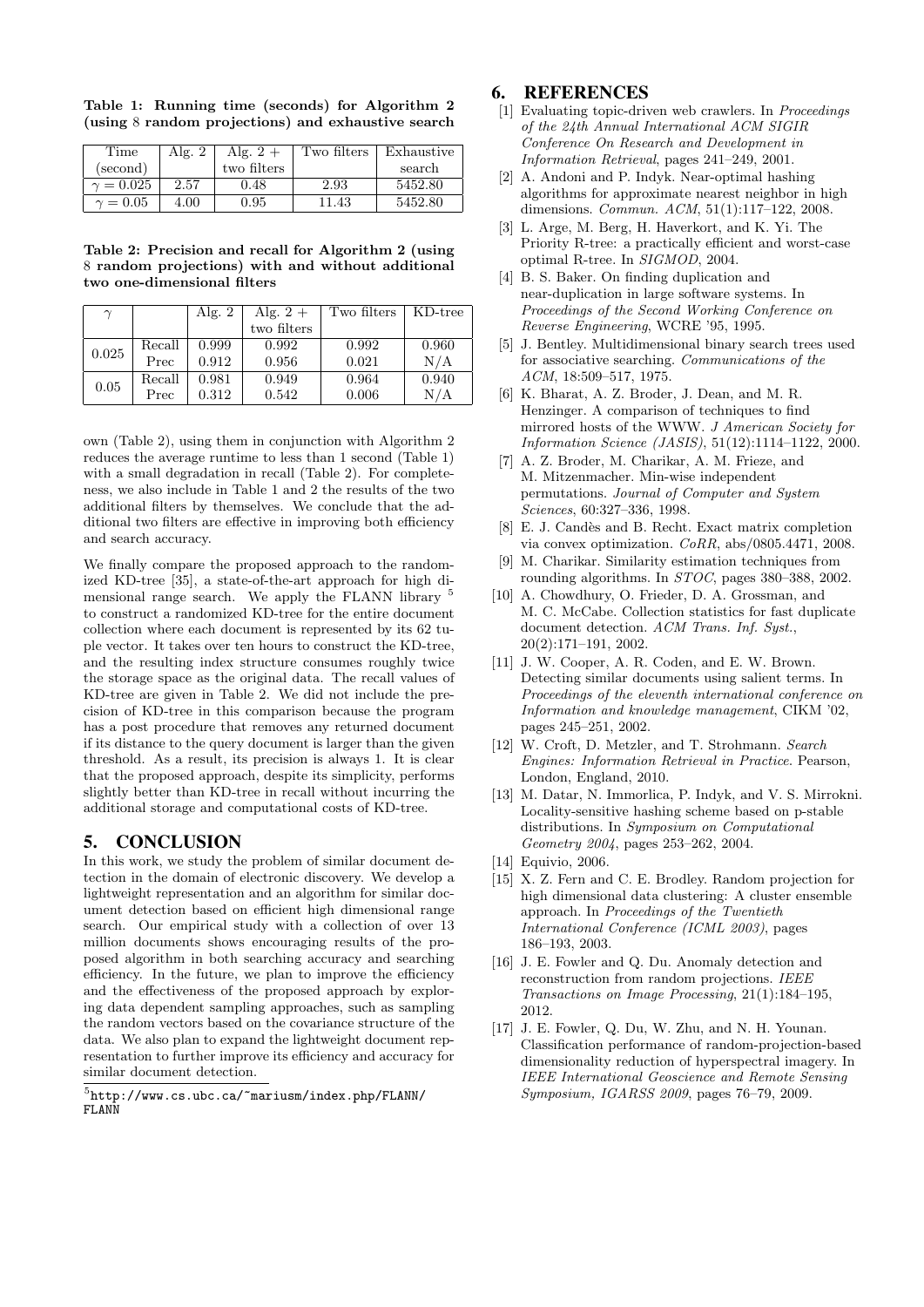- [18] K. M. Hammouda and M. S. Kamel. Efficient phrase-based document indexing for web document clustering. *IEEE Trans. Knowl. Data Eng.*, 16(10):1279–1296, 2004.
- [19] T. C. Hoad and J. Zobel. Methods for identifying versioned and plagiarized documents. *J. Am. Soc. Inf. Sci. Technol.*, 54:203–215, February 2003.
- [20] W. Johnson and J. Lindenstrauss. Extensions of lipschitz mappings into a hilbert space. *Contemporary Mathematics*, 26:1891C206, 1984.
- [21] A. Joly and O. Buisson. Random maximum margin hashing. In *CVPR*, pages 873–880, 2011.
- [22] S. Joshi, N. Agrawal, R. Krishnapuram, and S. Negi. A bag of paths model for measuring structural similarity in web documents. In *Proceedings of the ninth ACM SIGKDD international conference on Knowledge discovery and data mining*, KDD '03, 2003.
- [23] A. Kolcz, A. Chowdhury, and J. Alspector. Improved robustness of signature-based near-replica detection via lexicon randomization. In *Proceedings of the tenth ACM SIGKDD international conference on Knowledge discovery and data mining*, KDD '04, pages 605–610, 2004.
- [24] V. Koltchinskii. *Oracle Inequalities in Empirical Risk Minimization and Sparse Recovery Problems*. Springer, 2011.
- [25] B. Kulis and K. Grauman. Kernelized locality-sensitive hashing for scalable image search. In *IEEE International Conference on Computer Vision (ICCV)*, 2009.
- [26] J. P. Kumar and P. Govindarajulu. Duplicate and near duplicate documents detection: A review. *European Journal of Scientific Research*, 32:514–527, 2009.
- [27] W. Liu, J. Wang, S. Kumar, and S.-F. Chang. Hashing with graphs. In *International Conference on Machine Learning (ICML 2011)*, 2011.
- [28] Q. Lv, W. Josephson, Z. Wang, M. Charikar, and K. Li. Multi-probe lsh: Efficient indexing for high-dimensional similarity search. In *VLDB*, pages 950–961, 2007.
- [29] U. Manber. Finding similar files in a large file system. In *Proceedings of the USENIX Winter 1994 Technical Conference on USENIX Winter 1994 Technical Conference*, pages 2–2, 1994.
- [30] G. S. Manku, A. Jain, and A. Das Sarma. Detecting near-duplicates for web crawling. In *Proceedings of the 16th international conference on World Wide Web*, WWW '07, pages 141–150, 2007.
- [31] R. Panigrahy. Entropy based nearest neighbor search in high dimensions. In *SODA*, pages 1186–1195, 2006.
- [32] M. Raginsky and S. Lazebnik. Locality-sensitive binary codes from shift-invariant kernels. In *The Neural Information Processing Systems (NIPS 2009)*, 2009.
- [33] R. Salakhutdinov and G. E. Hinton. Semantic hashing. *International Journal of Approximate Reasoning*, 50(7):969–978, 2009.
- [34] N. Shivakumar and H. Garcia-molina. Scam: A copy detection mechanism for digital documents. In *In Proceedings of the Second Annual Conference on the Theory and Practice of Digital Libraries*, 1995.
- [35] C. Silpa-Anan and R. Hartley. Optimised kd-trees for fast image descriptor matching. In *Proceedings of 2008 IEEE Computer Society Conference on Computer Vision and Pattern Recognition (CVPR 2008)*, 2008.
- [36] R. Weber, H.-J. Schek, and S. Blott. A quantitative analysis and performance study for similarity-search methods in high-dimensional spaces. In *Proceedings of the 24rd International Conference on Very Large Data Bases (VLDB 98)*, pages 194–205, 1998.
- [37] Y. Weiss, A. Torralba, and R. Fergus. Spectral hashing. In *NIPS 2008*, pages 1753–1760, 2008.
- [38] D. Zhang, J. Wang, D. Cai, and J. Lu. Laplacian co-hashing of terms and documents. In *ECIR*, pages 577–580, 2010.
- [39] D. Zhang, J. Wang, D. Cai, and J. Lu. Self-taught hashing for fast similarity search. In *SIGIR*, pages 18–25, 2010.

### APPENDIX

#### A: Proof of Theorem 1

PROOF. Central to our analysis is Talagrand's inequality [24] given in the following theorem.

THEOREM 6. *(Talagrand's inequality) Let*  $X_1, \ldots, X_m$  *be independent random variables in X . For any class of functions*  $\mathcal F$  *on*  $\mathcal X$  *that is uniformly bounded by a constant*  $U > 0$ *and for all*  $\delta > 0$ *, with a probability*  $1 - \delta$ *, we have* 

$$
\left| \sup_{f \in \mathcal{F}} \left| \sum_{i=1}^{n} f(X_i) \right| - \mathcal{E} \sup_{f \in \mathcal{F}} \left| \sum_{i=1}^{n} f(X_i) \right| \right|
$$
  
 
$$
\leq K_1 U \ln \frac{K_1}{\delta} + \sqrt{K_1 \sigma^2 \ln \frac{K_1}{\delta}}
$$

*where*  $K_1$  *is an universal constant and*  $\sigma^2$  *is defined as* 

$$
\sigma^2 = \mathrm{E} \sup_{f \in \mathcal{F}} \sum_{i=1}^n f^2(X_i)
$$

We also need the following theorem to bound  $|\mathbf{u}|_{\infty}$ .

Theorem 7. *(Lemma 2.2 [8]) Let* **u** *be a vector randomly sampled from*  $N(0, I/d)$ *. Then, for any*  $\beta \geq 3$ *, we have, with a probability*  $1 - cd^{-\beta} \ln d$ *, such that* 

$$
\max_{1 \le k \le d} |u_k| \le \frac{K_2 \beta}{\sqrt{d}}
$$

*where K*<sup>2</sup> *and c are constants.*

We now proceed to our proof. First, according to Theorem 7, with a probability  $1 - cd^{-3} \ln d$ , we have

$$
|\mathbf{u}|_{\infty} = \max_{1 \le k \le d} |u_k| \le \frac{3K_2}{\sqrt{d}}
$$

As a result,

$$
U = \max_{\mathbf{x} \in \mathcal{D}(r, \mathbf{q})} |(\mathbf{x} - \mathbf{q}) \circ \mathbf{u}|_{\infty} \le \frac{3K_2 A(r, \mathbf{q})}{\sqrt{d}}
$$